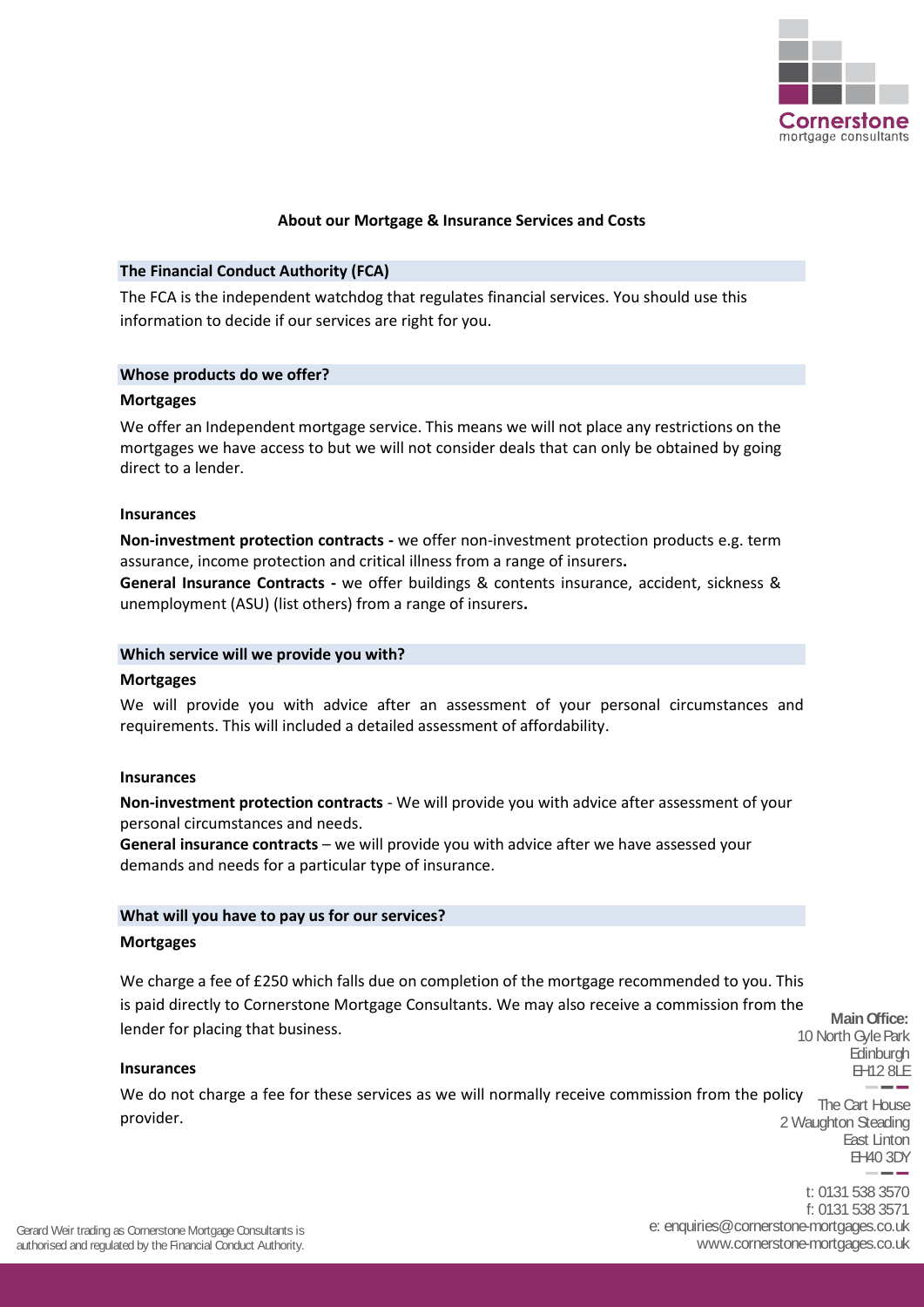

# **Who regulates us?**

**Gerard Weir trading as Cornerstone Mortgage Consultants, 25 Pinetum Lane, Edinburgh EH4 8GA** is authorised and regulated by the Financial Conduct Authority. Our Financial Services Register number is **476316.**

Our permitted business is advising on and arranging Mortgages, Non-Investment Insurance Contracts and General Insurance.

You can check this on the Financial Services Register by visiting the FCA's website www.fca.org.uk/firms/systems-reporting/register or by contacting the FCA on 0800 111 6768.

#### **What to do if you have a complaint**

If you wish to register a complaint, please contact us:

# ….in writing **Cornerstone Mortgage Consultants, 25 Pinetum Lane, Edinburgh EH4 8GA** ….by phone **0131 538 3570**

A summary of our internal complaints handling procedures for the reasonable and prompt handling of complaints is available on request and if you cannot settle your complaint with us, you may be entitled to refer it to the Financial Ombudsman Service at [www.financial-ombudsman.org.uk](http://www.financial-ombudsman.org.uk/) or by contacting them on 0800 023 4567.

#### **Are we covered by the Financial Services Compensation Scheme (FSCS)?**

We are covered by the FSCS. You may be entitled to compensation from the scheme if we cannot meet our obligations. This depends on the type of business and the circumstances of the claim.

#### **Mortgages**

Mortgage advising and arranging is covered for 100% of £50,000

#### **Insurance**

Insurance advising and arranging is covered for 90% of the claim, without any upper limit.

Further information about compensation scheme arrangements is available from the FSCS.

**Main Office:** 10 North Gyle Park **Edinburgh** EH12 8LE

The Cart House 2 Waughton Steading East Linton EH40 3DY

t: 0131 538 3570 f: 0131 538 3571 e: enquiries@cornerstone-mortgages.co.uk www.cornerstone-mortgages.co.uk